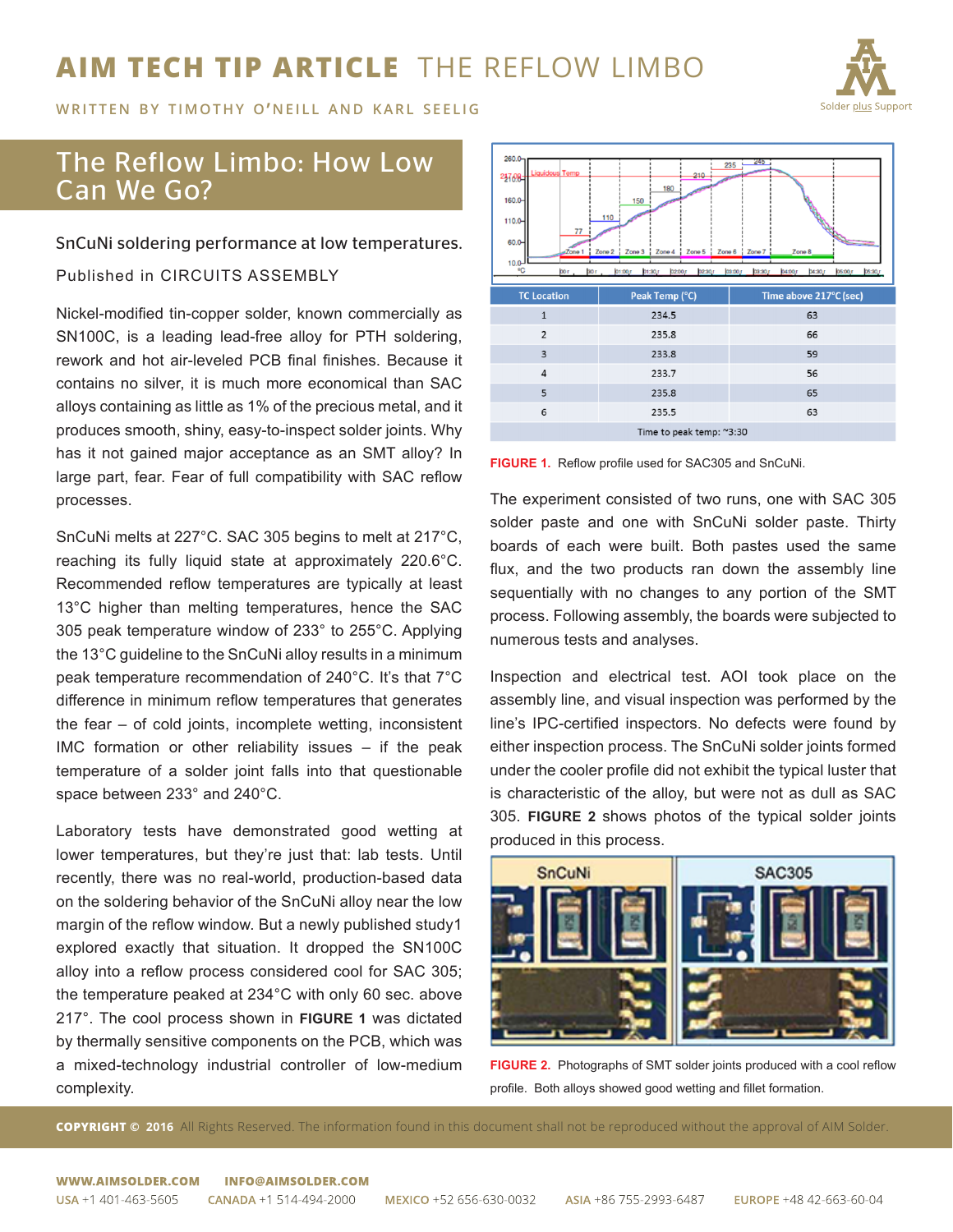

Five PCBs from each alloy group were then fully assembled with PTH, wave-soldered, and installed into chasses for functional test. They all passed, and the assemblies were earmarked for thermal cycling.

X-ray analysis showed more voiding in the SnCuNi solder joints than the SAC 305 (**FIGURE 3**). Although the voiding levels are acceptable, they could likely be mitigated by adding a soak to the reflow profile.



**FIGURE 3.** Photographs of SMT solder joints produced with a cool reflow profile. Both alloys showed good wetting and fillet formation



**FIGURE 4.** Intermetallic compound growth after thermal aging. The initial thermal aging had no significant effect on IMC growth; continued aging at higher temperature showed similar effects on both alloys.

**Microstructural analysis.** Optical microscopy showed good wetting to both leaded and leadless terminations, and good IMC formation. In the asreflowed state, both alloys formed continuous IMCs approximately 3μm thick. They

were then subjected to two thermal aging cycles: an initial one at 125°C for 96 hr. and a subsequent cycle at 150°C for 240 hr. The initial cycle had no significant effects on the IMC or the solder joint shear strength. Both alloys demonstrated similar IMC growth during the second aging (**FIGURE 4**).

**Joint strength.** Next, 0805 components were shear tested at 15° angles before and after thermal aging. Shear strengths averaged 4 to 6kg, typical for this component size and comparable to previous tests run on assemblies with peak temperatures of 245°C. Thermal aging had no significant impact on shear strength values (**FIGURE 5**).

**Thermal cycling.** Original experimental plans included thermal cycling five full assemblies from each alloy set. However, given the good appearance, microstructure and solder joint strength, it is highly unlikely any solder joints would fail during cycling, and no new knowledge would be gained from the effort. A similar study that compared the two alloys on a more complex PCB completed 3000 cycles (0° to 100°C) with no remarkable results. Therefore, thermal cycling was eventually eliminated from the test plan.



## **Effect of Thermal Aging on Joint Strength**

**FIGURE 5.** Shear stengths of 0805 components before and after thermal aging.

The results of this test were eyeopening. A reflow process with a peak temperature of only 234°C and 60 sec. above 217°C is considered the low end of the window for SAC 305. Despite SnCuNi's higher melting point, it formed good joints, passing every standard test to which it was subjected. It demonstrated full compatibility with the cool range of the

**COPYRIGHT © 2016** All Rights Reserved. The information found in this document shall not be reproduced without the approval of AIM Solder.

WWW.AIMSOLDER.COM **INFO@AIMSOLDER.COM** 

EUROPE +48 42-663-60-04 ASIA +86 755-2993-6487